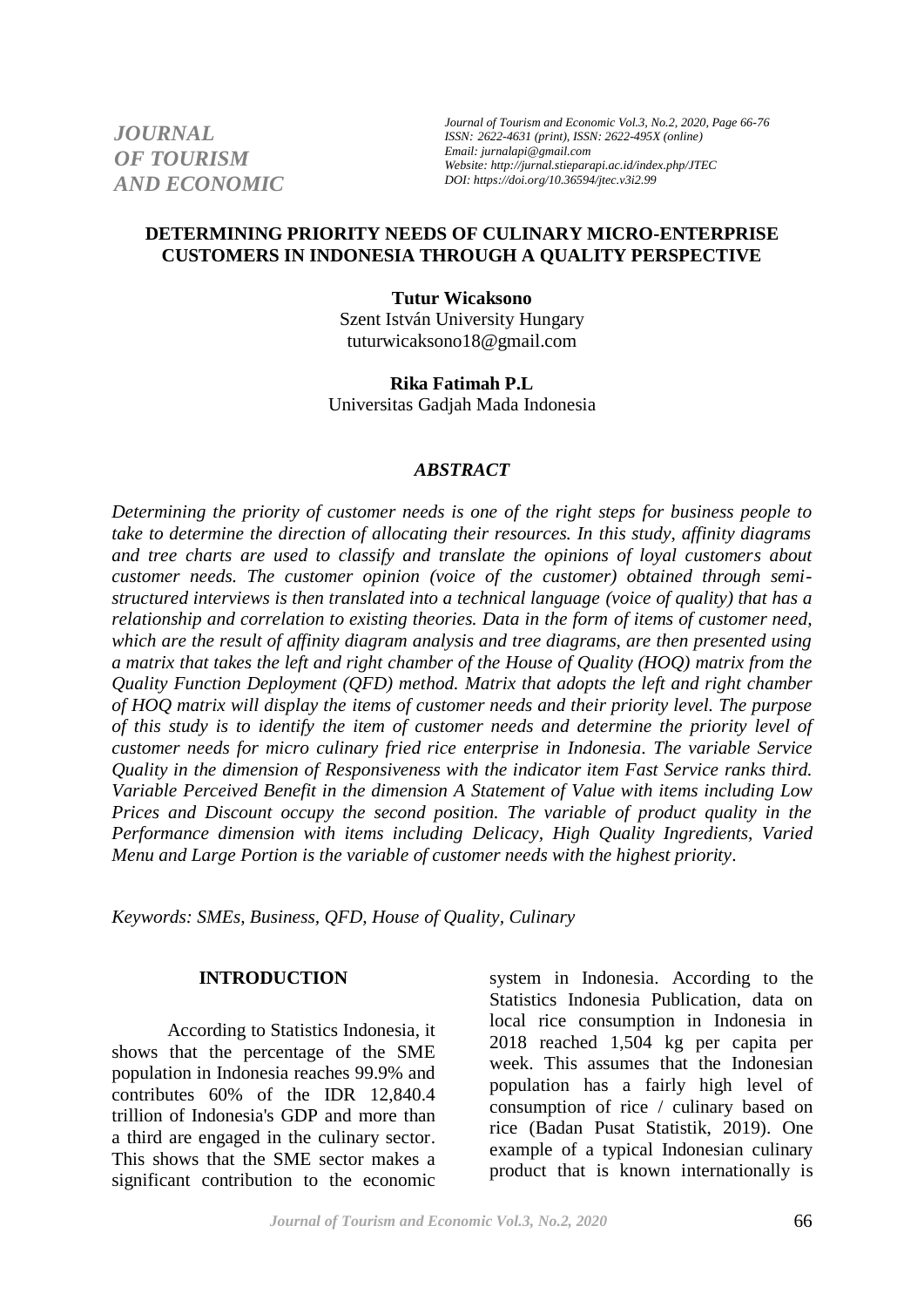fried rice. CNN Indonesia published articles about the 50 tastiest foods in the world which were determined through 35,000 votes on Facebook social media, and the result was fried rice from Indonesia was ranked as the second most delicious food under rendang (CNN Indonesia, 2017). The idea of initiating a micro culinary fried rice business can be the right business idea, but the limited resources available to be used by microindustry entrepreneurs have caused them to try hard to survive in the competition, therefore business actors must be able to allocate resources effectively and efficiently (Pribadi et al, 2017). Determining the priority of customer needs can help entrepreneurs know what things can be prioritized from indicators of various customer needs so that the use of company resources can be channeled effectively and efficiently to produce what is in accordance with customer needs, thus it is hoped that products can be absorbed more quickly in the market so that it has an impact on faster business growth. This research was conducted to identify customer needs and find out how the priority level of micro culinary fried rice enterprises in Indonesia. We consider that the use of affinity diagrams and tree diagrams is the right method to use in this study. Based on the formulation of the problem and the research background above, we compiled two research questions. The first research question is "what is the customer needs for the micro culinary fried rice enterprise in Indonesia?" and the second research question is "how is the priority level of customer needs for the micro culinary fried rice enterprise in Indonesia?".

# **LITERATURE REVIEW**

### **Micro-enterprises**

Micro-enterprises are productive businesses owned by individuals, and / or individual business entities which have a net worth of not more than Rp.

50,000,000.00 (fifty million rupiahs), excluding land and buildings for business premises, or having an annual turnover of at most Rp. 300,000,000.00 (three hundred million rupiah) (Pemerintah Indonesia, 2009). According to Lockwood (2013) micro-enterprises or micro businesses are simply local people who use their talents and skills creatively to deliver assistance and services that are beneficial to local communities and their communities. Booyens (2011) states that microenterprises have up to four employees where the owner of the business is one of them. Lockwood (2013) also explains that micro-enterprises operate on a very small scale, usually providing direct services with the support of a very small number of people who work as employees or employed volunteers. According to Sharma et al (1990) in their research, it is stated that micro-enterprises play an important role in the development and growth of local and regional economies by creating employment and commercialization of innovations that produce economic growth. Microenterprises can contribute significantly to the socio-economic development of lowincome households ensuring sustainable economic growth (Al Mamun & Fazal, 2018). One of the business sectors that is considered promising is business in the culinary sector because food is one of the basic human needs (Zuari et al, 2013). The food and beverage service business is included in the tourism business, what is meant by food service business in this law is a food and beverage service business equipped with equipment and equipment for manufacturing, which can be in the form of restaurants, cafes, catering services, and bars or taverns (Pemerintah Indonesia, 2009).

# **Culinary**

The term culinary originates from Latin, namely culinarius, which means material related to the cooking process. Culinary can be interpreted as a patron of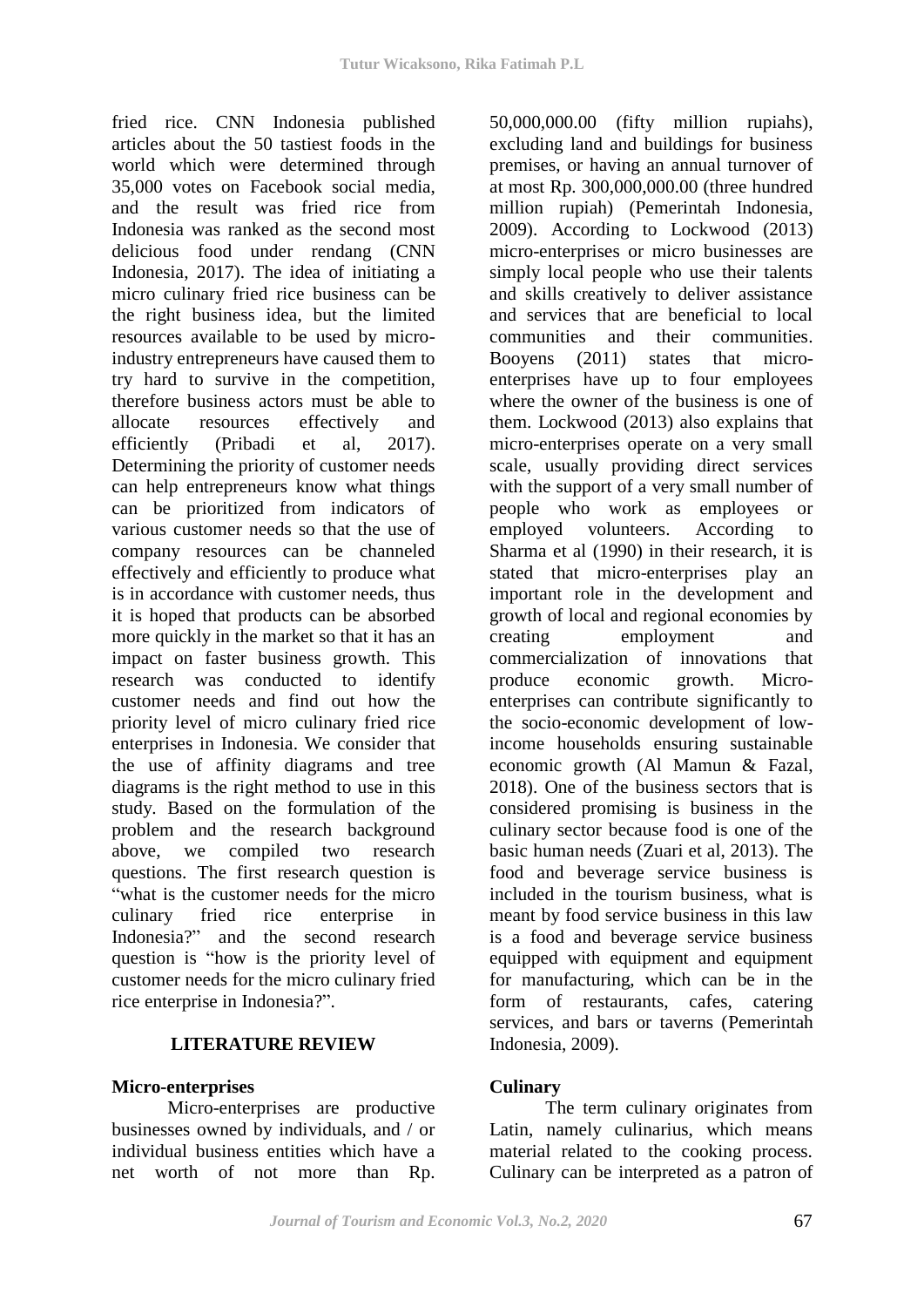usage which comes from food or dishes (Akbar and Pangestuti, 2017). According to Rahman (2018), the creation of culinary itself is a reflection of various perceptions of Indonesianness. Since its inception, Indonesian culinary delights are a mixture of various regional and foreign cultures. Indonesia, which has a variety of distinctive culinary delights, is expected to give a good image and attract foreign tourists. Today the culinary business produces products that no longer only fulfill its function as hunger relief but also as a tool to fulfill the overall satisfaction of customers through preparation, processing, presentation of food and beverage products that make elements of creativity, aesthetics, tradition and / or local culture; as the most important element in increasing the taste and value of these products, to attract purchasing power and provide an experience for customers called culinary (Lazuardy and Triady, 2015). As previously mentioned, one of the most well-known Indonesian cuisines in the world is fried rice. Fried rice can be found all over Indonesia so that it becomes a characteristic of Indonesian national culinary which is known by the international community. In general, fried rice has similar basic ingredients, namely garlic, rice, and soy sauce. However, there are other variations used for seasoning, for example the use of dried shrimp (ebi), curry, tomatoes, shrimp paste, spices, and chilies. Variations of fried rice can also be found in the selection of complementary ingredients such as the use of vegetables, sausages, chicken, eggs, mutton, beef and fish (Tyas, 2017).

# **METHOD, DATA, AND ANALYSIS**

This research uses a mix method, descriptive. This study uses qualitative data items of opinion results from semistructured in-depth interviews with loyal customers about their needs for the micro culinary fried rice enterprise (micro-street vendor). The quantitative data used in this

study are derived from sum of the results of the questionnaires on the weights of items of customer needs that are calculated using a Likert scale to determine the priority level of customer needs. The results of a study can be used as consideration for the company's business decision making (Sekaran and Bougie, 2016). The core of this research is to determine the priority needs of customers from micro culinary fried rice enterprises in Indonesia. The research location is in Pamulang, South Tangerang City, Banten Province, Indonesia. In this study, one of the primary data sources is data from interviews. The type of interview conducted was a semi-structured in-depth interview with eight loyal customers of micro culinary fried rice enterprise in Indonesia to provide informations about what the customers need for the micro culinary fried rice enterprise (Voice of Customers). Other primary data is in the form of quantitative data obtained through distributing questionnaires to 248 respondents of micro culinary fried rice enterprise customers in Indonesia. The steps to determine the number of loyal customers to be interviewed in this study were carried out by randomly selecting 8 micro culinary fried rice enterprise in Pamulang, Indonesia, then each micro culinary fried rice enterprise will recommend one loyal customer to be interviewed. The importance of selecting qualitative data from loyal customers is because loyal customers have a deep commitment to re-subscribe or provide consistent re-purchase of selected products or services in the future, even though the situation and marketing efforts have the potential to cause behavior change (Hurriyati, 2010). Loyal customers have good knowledge about the customer's needs for the product to be studied. Loyal customers who will be interviewed are customers who have purchased fried rice at the same outlet more than five times. Questionnaire also used to obtain data on the priority level of customer needs. Each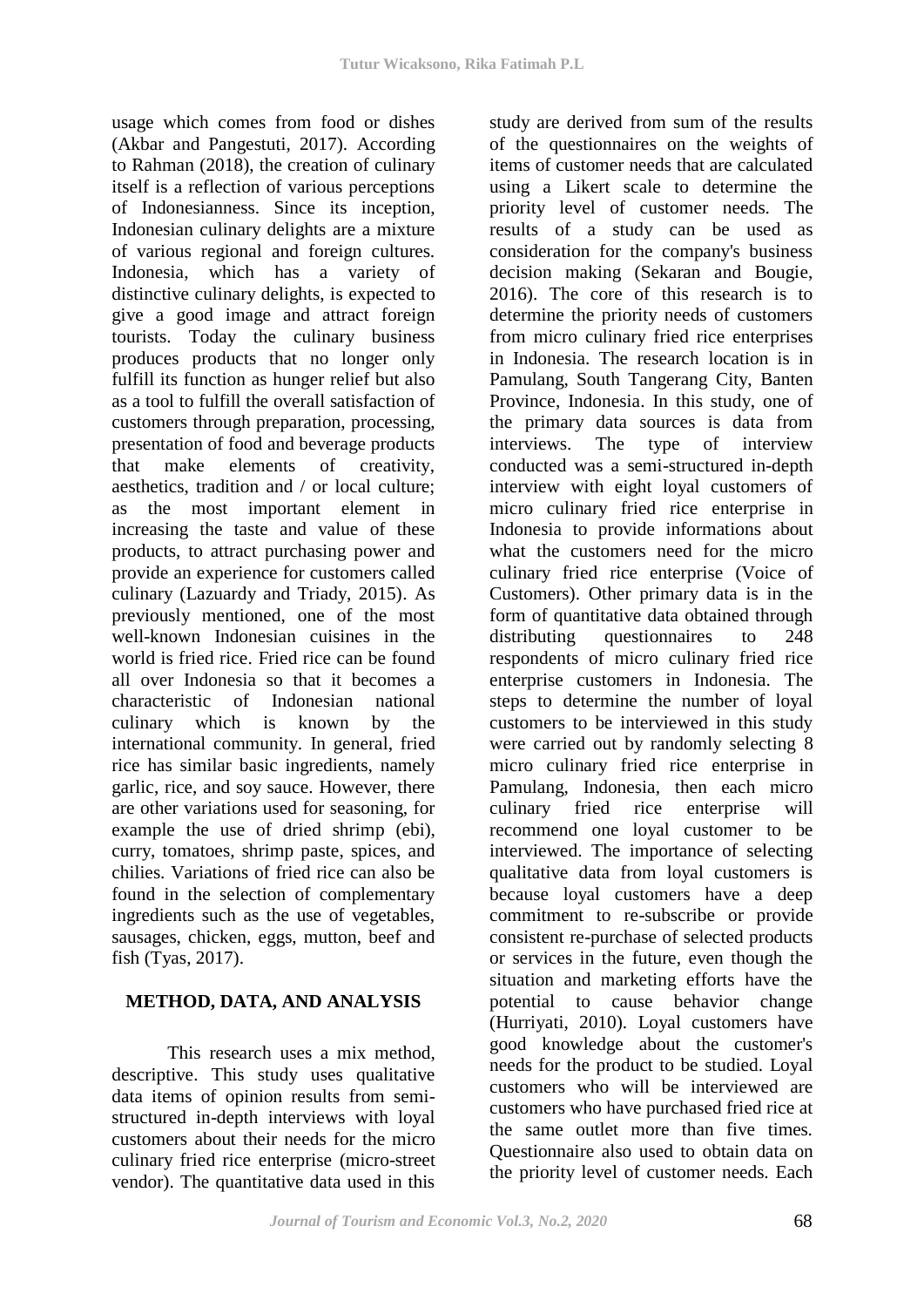respondent was asked to fill in the importance weight of each item of customer needs in the questionnaire. The statement items in the questionnaire are voice of customers obtained from the interview process with loyal customers and analyzed with affinity diagrams and tree diagrams. The questionnaire was filled by the respondents at eight micro culinary fried rice enterprise outlets in Indonesia.

The interview resulted a large amount of random, abstract data. The data is then grouped by looking at the similarity of characteristics between the data so that it becomes a group of data that has a relationship in each group, using an affinity diagram. Tree diagrams are also used to translate the opinions of customers (Voice of Customers) into technical language (Voice of Quality). Tree diagram can be used to translate customer language into language types that have something to do with the quality applied in the system, organization and management itself (Fatimah et al., 2007). House of Quality (HOQ) matrix from the Quality Function Deployment (QFD) method will be used in this study to present the results of the final analysis. According to Fatimah et al. (2007), Quality Function Deployment (QFD) method was developed to satisfy needs by translating customer needs into

the company's production process. The Quality Function Deployment analysis method has an analysis tool called the House of Quality (HOQ), which is a graphic technique to define the relationship between customer desires and a product (or service) to map conditions in the business world (Heizer & Render, 2014). The HOQ-Matrix helps to identify technical components that need to be changed. This ensures that all measures of the company are based on customer needs. This process begins with the identification of customer needs and the subsequent implementation of a competitive analysis (De Pelsmaeker et al., 2015). Mapping results are represented by components in the House of Quality. This study only adopts two components of HOQ, which is the left chamber and the right chamber HOQ. There are six components in the formation of the House of Quality matrix, the component is in the form of a chamber to answer research questions, which includes the left chamber, the right chamber, the upper chamber, the lower chamber, the middle chamber and the attic chamber (Heizer & Render 2014). This study will use only 2 components, which is the left chamber and right chamber of the House of Quality.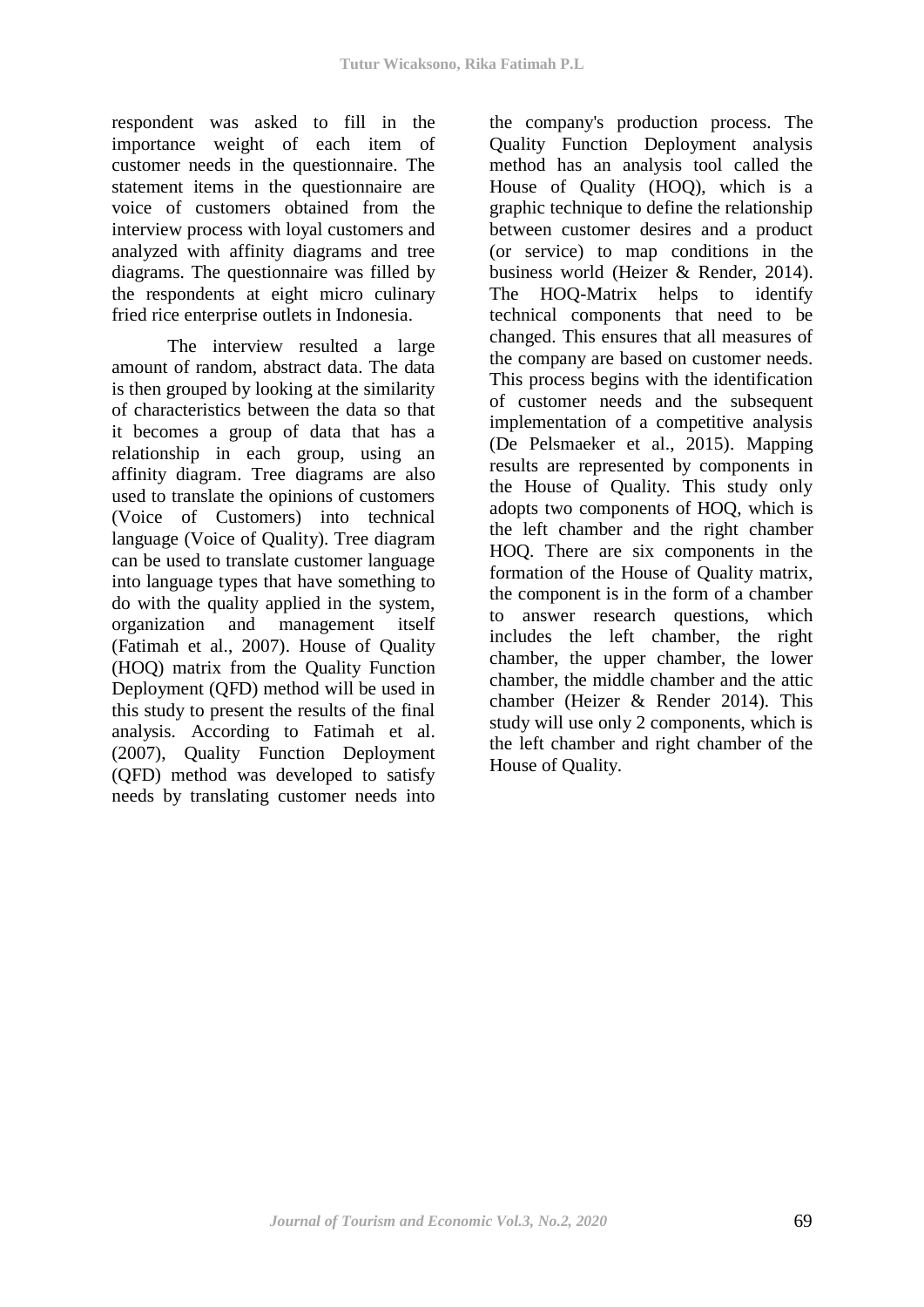# **ANALYSIS AND RESULT**

### **Affinity Diagram Result**

#### **Fig 1. Results of affinity diagram analysis on the needs of micro culinary fried rice enterprise customers in Indonesia**

Low Prices, Delicacy, Fast Service, Discount, High Quality Ingredients, Easy Order, Cooking Attractions, Varied Menu, Convenient Place, Friendly Seller, Large Portion, Skilled Seller, Halal Assurance, Comfort Place, Stable Taste, Certainty of Operational Time, Cleanliness, Complete Cutlery.



#### **(source: author's analysis, 2019)**

This research involved eight informants who are loyal customers of micro culinary fried rice enterprises in Indonesia. The interview process with eight loyal customers resulted in 18 item indicators regarding what customers needed from the micro culinary fried rice enterprises in Indonesia which is, Low prices, Delicacy, Fast Service, Discount, High Quality Ingredients, Easy Order, Cooking Attractions, Varied Menu, Convenient Place, Friendly Seller, Large Portion,

Skilled Seller, Halal Assurance, Comfort Place, Stable Taste, Certainty of Operational Time, Cleanliness, Complete Cutlery. A verbal data analysis was conducted using an affinity diagram to answer the first question of this study, which is "what is the customer needs for the micro culinary fried rice enterprise in Indonesia?". The results of the affinity diagram analysis of this study can be seen in Figure 1.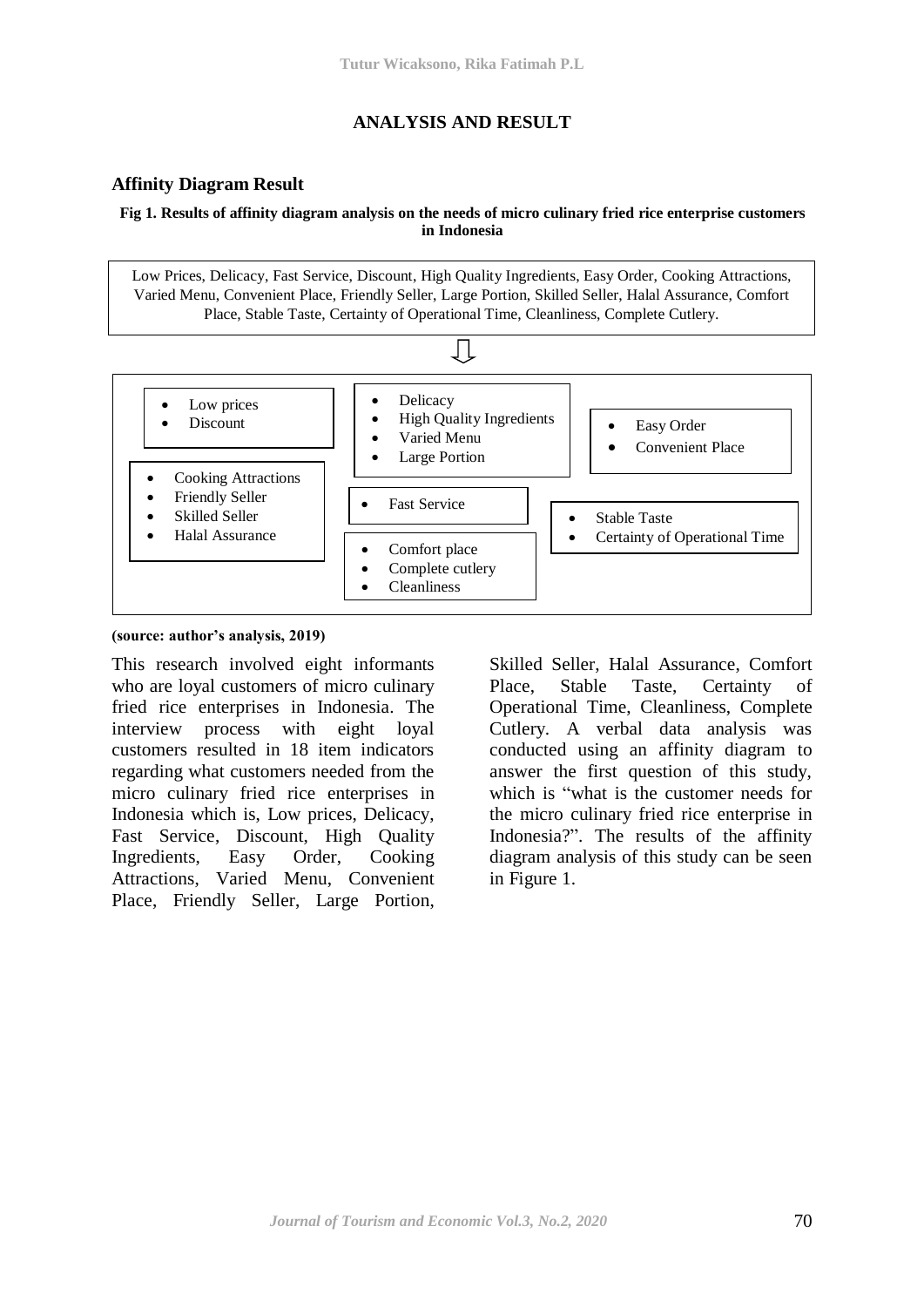### **Tree Diagram Analysis Result**

#### **Fig 2. Results of tree diagram analysis on the needs of micro culinary fried rice enterprise customers in Indonesia**



**(source: author's analysis, 2019)**

The items Low Prices and Discount in this study are grouped into the dimensions of A Statement of Value, which is one of five factors affecting customer perceptions of the product; this was explained by Sugianto and Sugiharto (2013). Price is a statement of a product's value (a statement of value). value is the ratio or comparison between perceptions of perceived benefits and costs incurred to get product value, the price will shape customer perceptions about how worthy this product is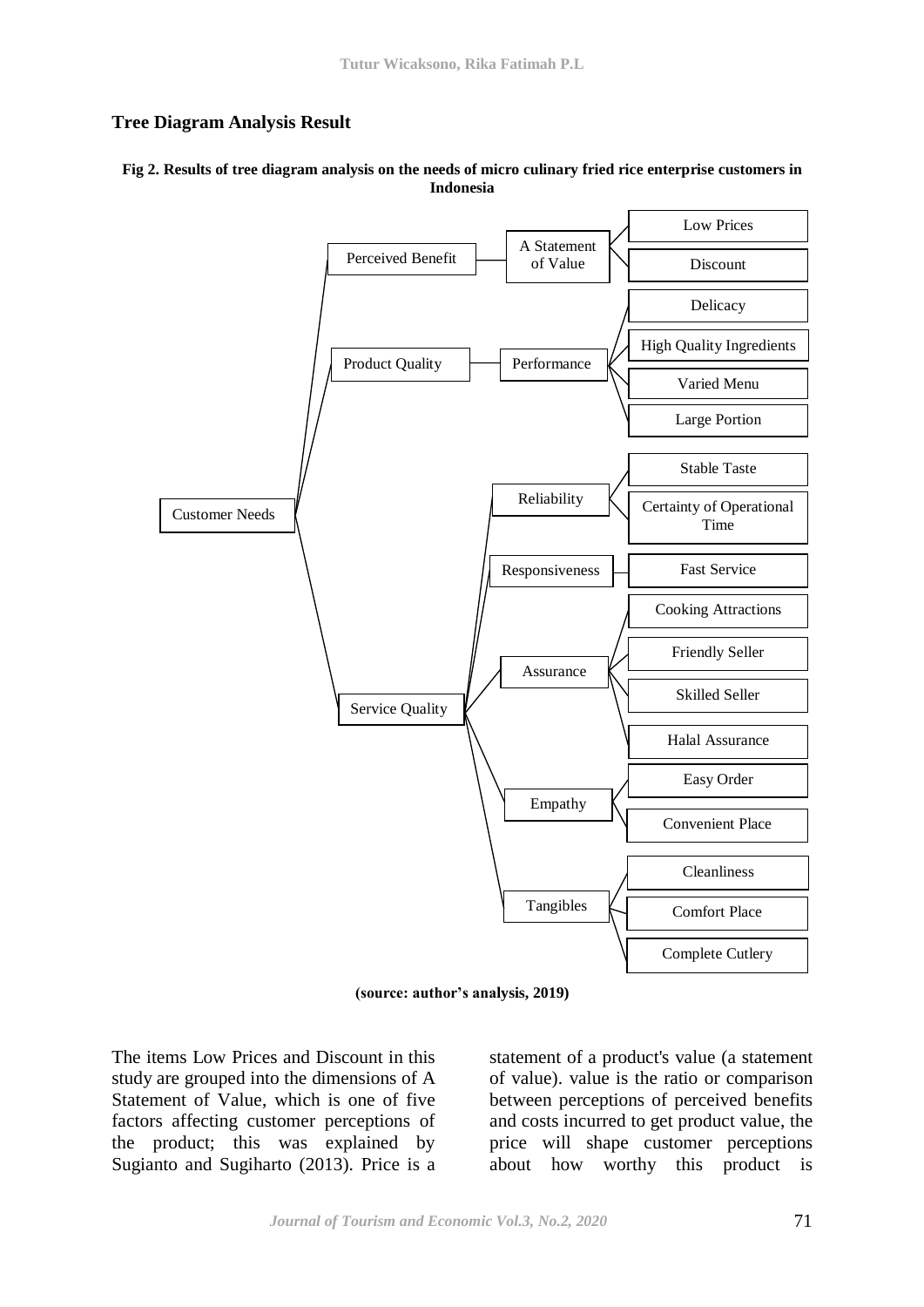purchased, so the price will affect to determine the customer in buying the product (Tjiptono, 2011)

The items Delicacy, High Quality Ingredients, Varied Menu and Large Portion have relevance and similarity in characteristics. This study is grouped into the Performance dimension, which is a variable of Product Quality, and this is explained by Tjiptono (2010) that the Performance dimension relates to the functional aspects of an item and is the main characteristic that considers customers in buying the item. Items Stable Taste, and Certainty of Operational Time have relevance and similarity of characteristics, which are grouped into the dimension of Reliability, that reliability includes two main things, namely, work consistency (performance) and the ability to be trusted (dependability). This means that the company provides its services right from the first time. It also means that the company concerned is fulfilling its promise. According to Parasuraman et al. (1988), reliability can carry out service promises reliably and precisely. Items Fast Service have relevance and similarity in properties, in this study grouped into the dimension of responsiveness. Responsiveness involves good service and a high level of participation and adaptability, namely helping to solve problems immediately. According to Parasuraman et al. (1988), responsiveness is the willingness to help customers and provide fast service. The items Cooking Attractions, Friendly Seller, Skilled Seller, and Halal Assurance have relevance and similarity in characteristics in this study grouped into the Assurance dimension.

According to Tjiptono (2011), the Assurance dimension covers business people's behavior who can create trust and provide a sense of security for customers. Forms of assurance include employees being friendly, polite, and having all the skills needed to serve every customer. The items Easy Order and Convenient Place have the relevance and similarity of traits in this study grouped into the Empathy dimension. According to Parasuraman et al. (1988), empathy includes a sense of care and its attention to each customer. Items of Cleanliness, Comfort Place and Complete Cutlery have relevance and similarity in the characteristics of this study grouped into the dimensions of Tangibles. Tangibles includes the physical form of service providers, including building infrastructure, location, and shape of goods, the convenience of infrastructure, modern tools, and equipment. Reliability, Responsiveness, Assurance, Empathy, and Tangibles are dimensions of Service Quality variables that are often used as benchmarks for companies' service capabilities in meeting the needs and expectations of their customers (Da Cruz Oliveira & Kusnanta, 2018). It can be seen in Figure 2 that the tree diagram can translate customer language regarding customer needs into technical language and shows the relationship and correlation between items of customer needs and literary theory.

# **Left Chamber Adoption of House of Quality Matrix Analysis**

Verbal data from interviews that have been analyzed using affinity diagrams and tree diagrams are then presented in a table that adopts the left chamber of the House of Quality matrix from the Quality Function Deployment method. It can be seen in the table below that this study produces three variables of customer needs. The first is Perceived Benefit with the dimension A Statement of Value with two indicator items, Low Prices and Discount. The second variable is Product quality, with the dimension being Performance with four indicator items including Delicacy, High Quality Ingredients, Varied Menu and Large Portion. The third variable is Service Quality with five dimensions. The first is the dimension of Reliability with two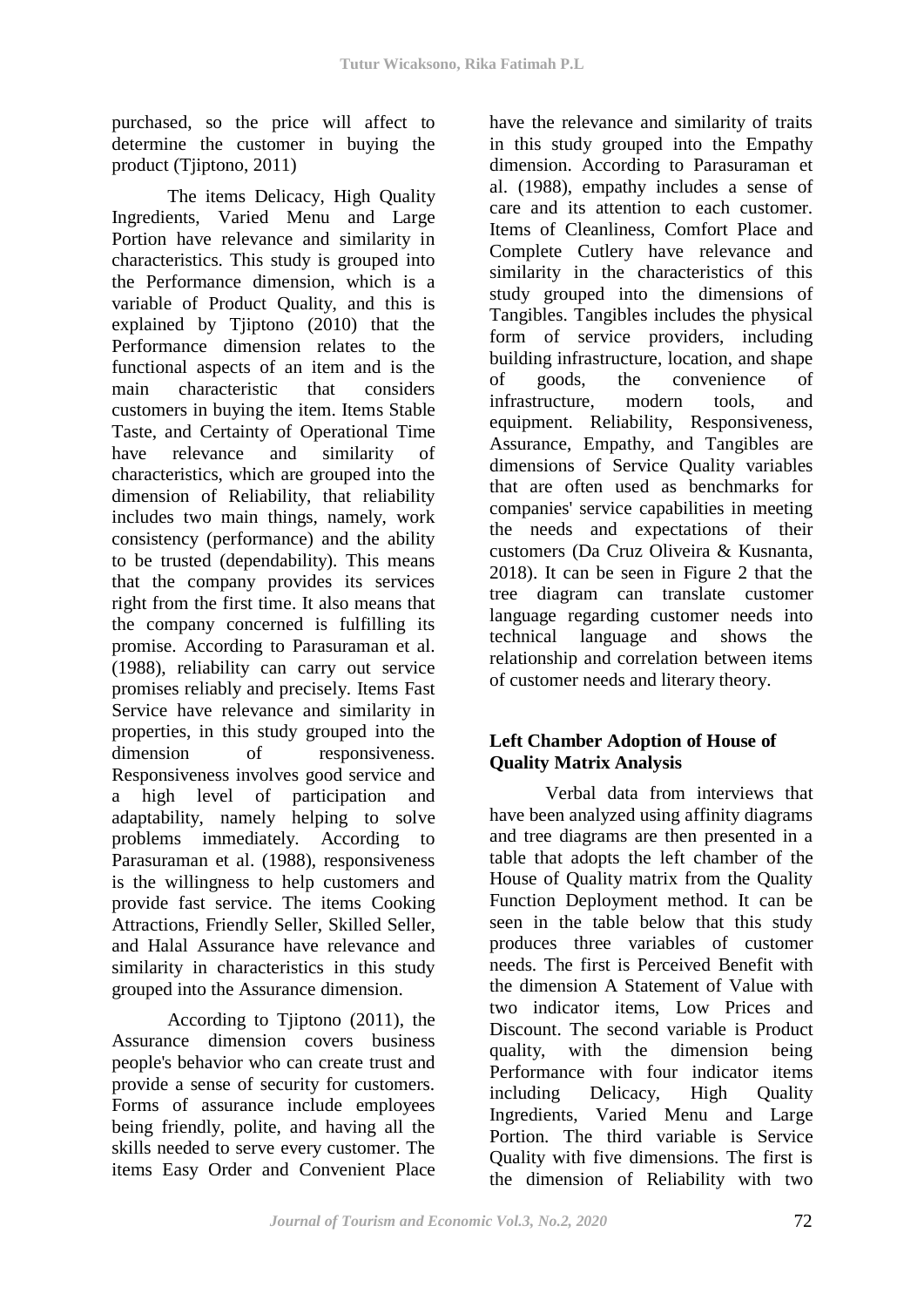indicator items, namely Stable Taste, Certainty of Operational Time. The second dimension is Responsiveness, with the item being Fast Service. The third dimension is Assurance with four indicator items, including Cooking Attractions, Friendly Seller, Skilled Seller and Halal Assurance. The fourth dimension is Empathy with two indicator items, namely Easy Order and Convenient Place. The fifth dimension is Tangibles with indicator items, including Cleanliness, Comfort Place, Complete Cutlery.

| Table 1. HOQ matrix left chamber adoption: customer needs for micro culinary fried rice enterprise |  |  |  |  |  |  |  |
|----------------------------------------------------------------------------------------------------|--|--|--|--|--|--|--|
| customers in Indonesia                                                                             |  |  |  |  |  |  |  |

|                       | Variables              | <b>Dimensions</b>                | <b>Attributes</b>               |
|-----------------------|------------------------|----------------------------------|---------------------------------|
|                       | Perceived Benefit      | A Statement of Value             | Low prices                      |
|                       |                        |                                  | Discount                        |
|                       | <b>Product Quality</b> | Performance                      | Delicacy                        |
| <b>Customer Needs</b> |                        |                                  | <b>High Quality Ingredients</b> |
|                       |                        |                                  | Varied Menu                     |
|                       |                        |                                  | Large Portion                   |
|                       | Service Quality        | Reliability                      | <b>Stable Taste</b>             |
|                       |                        |                                  | Certainty of Operational Time   |
|                       |                        | Responsiveness                   | <b>Fast Service</b>             |
|                       |                        | Assurance                        | <b>Cooking Attractions</b>      |
|                       |                        |                                  | <b>Friendly Seller</b>          |
|                       |                        |                                  | <b>Skilled Seller</b>           |
|                       |                        |                                  | <b>Halal Assurance</b>          |
|                       |                        | Empathy                          | Easy Order                      |
|                       |                        |                                  | <b>Convenient Place</b>         |
|                       |                        | Tangibles                        | <b>Cleanliness</b>              |
|                       |                        |                                  | <b>Comfort Place</b>            |
|                       |                        |                                  | Complete Cutlery                |
|                       |                        | (cource: outhor's analysis 2010) |                                 |

**(source: author's analysis, 2019)** 

# **Customer Needs Priority Matrix Analysis Adopting Right Chamber of HOQ**

The reliability test in this study will use the Cronbach Alpha statistical test method with the SPSS 25 program. This study's Cronbach alpha test attributes use SPSS 25, showing that each attribute has a Cronbach alpha value  $> 0.6$ . This shows that the item used is reliable. This study's validity test used the correlation coefficient significance test using SPSS 25 for each questionnaire item with an initial sample of 60 respondents. The validity test results show that each item has a greater than r table with a significance value of more than 0.05, which indicates that each item used is valid. The research was continued by processing a total of 248 questionnaires that were collected. Quantitative data analysis was carried out by utilizing a matrix that adopts the right chamber of the HOQ matrix to answer the second question of this study, which is "how is the priority level of customer needs for the micro culinary fried rice enterprise in Indonesia?". The priority level of customer needs is obtained by calculating each attribute's average value obtained from the number of values per attribute divided by the number of attributes in the relevant variable. The priority of customer needs will fill the right chamber of the HOQ matrix. The calculation results are in the right chamber of HOQ, which shows the priority order of customer needs. Three variables of customer needs with the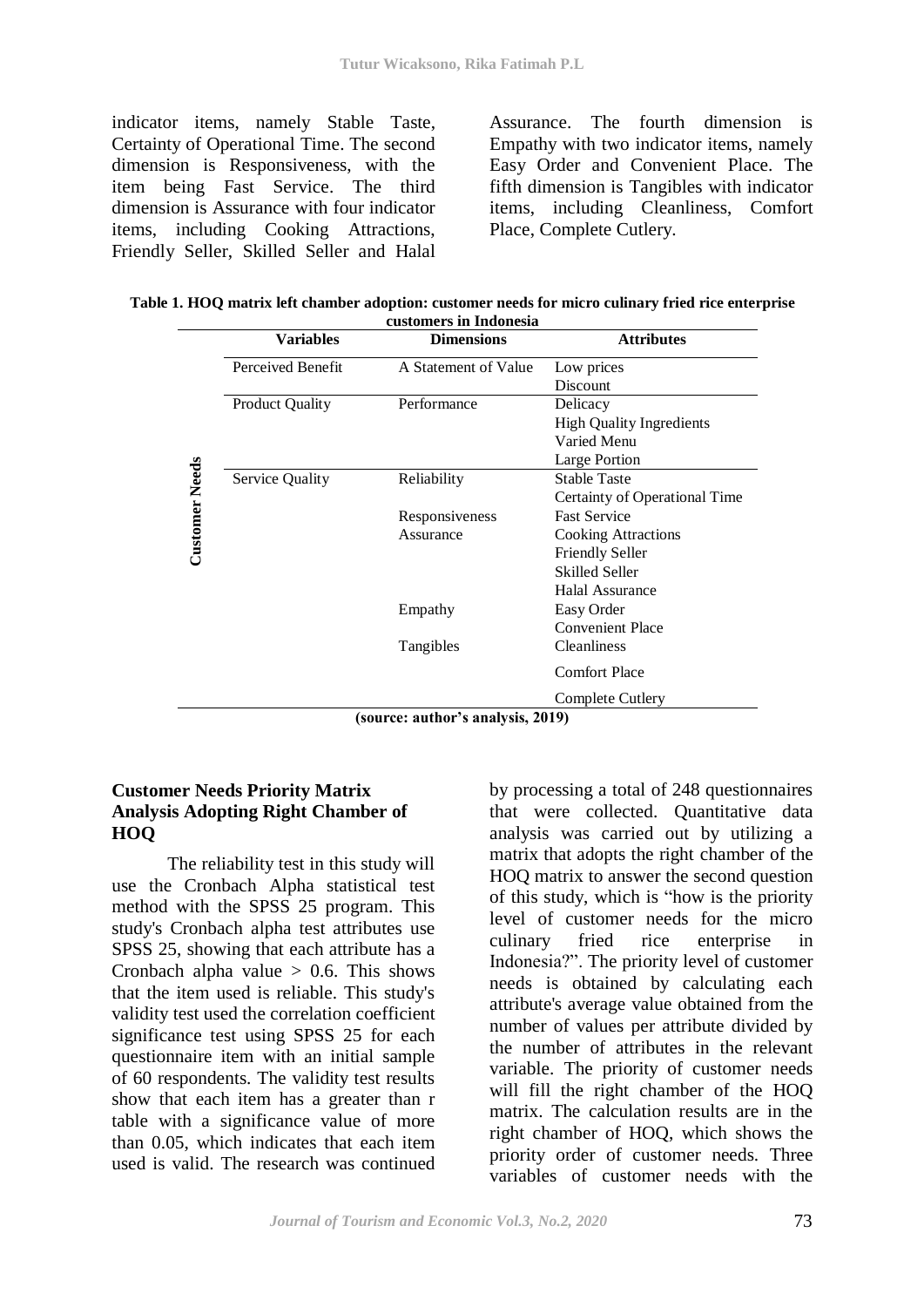highest priority, among others, are the variable Service Quality in the dimension of Responsiveness with the indicator item Fast Service ranked third with an average value of the level of importance per variable of 4.375. The variable Perceived Benefit in the dimension of A Statement of Value with items including Low Prices and Discount occupies the second position with an average value of the level of importance

per variable of 4.451. Variable Product Quality in the dimension of Performance with items including Delicacy, High Quality Ingredients, Varied Menu and Large Portion are variables of customer needs with the highest priority with an average level of interest, per variable of 4.516 for micro culinary fried rice enterprises customers in Indonesia.

|                       | <b>Variables</b> | <b>Dimensions</b>         | <b>Attributes</b>               | Level of             | Level of            | <b>Priority</b> |
|-----------------------|------------------|---------------------------|---------------------------------|----------------------|---------------------|-----------------|
|                       |                  |                           |                                 | Importance           | Importance          | <b>Needs</b>    |
| <b>Customer Needs</b> |                  |                           |                                 | <b>Per Attribute</b> | <b>Per Variable</b> |                 |
|                       | Perceived        | A Statement of Low prices |                                 | 4,544                | 4,451               | 2               |
|                       | Benefit          | Value                     |                                 |                      |                     |                 |
|                       |                  |                           | Discount                        | 4,359                |                     |                 |
|                       | Product          | Performance               | Delicacy                        | 4,960                | 4,516               |                 |
|                       | Quality          |                           | <b>High Quality Ingredients</b> | 4,597                |                     |                 |
|                       |                  |                           | Varied Menu                     | 4,359                |                     |                 |
|                       |                  |                           | Large Portion                   | 4,149                |                     |                 |
|                       |                  | Reliability               | <b>Stable Taste</b>             | 4,040                | 4,129               | 7               |
|                       |                  |                           | Certainty of Operational        | 4,218                |                     |                 |
|                       |                  |                           | Time                            |                      |                     |                 |
|                       | Service          | Responsiveness            | <b>Fast Service</b>             | 4,375                | 4,375               | 3               |
|                       | Quality          |                           | <b>Cooking Attractions</b>      | 4,319                | 4,206               | 6               |
|                       |                  | Assurance                 | <b>Friendly Seller</b>          | 4,073                |                     |                 |
|                       |                  |                           | <b>Skilled Seller</b>           | 4,177                |                     |                 |
|                       |                  |                           | Halal Assurance                 | 4,254                |                     |                 |
|                       |                  | Empathy                   | Easy Order                      | 4,278                | 4,339               | 5               |
|                       |                  |                           | <b>Convenient Place</b>         | 4,399                |                     |                 |
|                       |                  | Tangibles                 | <b>Cleanliness</b>              | 4,383                | 4,355               | 4               |
|                       |                  |                           | <b>Comfort Place</b>            | 4,351                |                     |                 |
|                       |                  |                           | Complete Cutlery                | 4,331                |                     |                 |

**Table 2. HOQ matrix right chamber adoption: customer needs for micro culinary fried rice enterprise customers in Indonesia** 

**(source: author's analysis, 2019)** 

#### **CONCLUSION**

The first research objective is to identify customer needs for micro culinary fried rice enterprise in Indonesia. The answer is a table that adopts the left chamber of the House of Quality in this study. The analysis produces three variables. The first variable is Perceived Benefits, the second variable is Product Quality and the third variable is Service Quality. The second research objective is to determine priority level of customer needs for micro culinary fried rice

enterprise in Indonesia. The answer is by adopting the right chamber from the House of Quality in this study. The right chamber of HOQ shows customer needs for micro culinary fried rice enterprise in Indonesia. Variable Product Quality in the dimension of Performance with indicator items including Delicacy, High Quality Ingredients, Varied Menu and Large Portion are variables of customer needs who occupy top priority with an average value of interest levels, per variable of 4.516. The variable Perceived Benefit in the dimension of A Statement of Value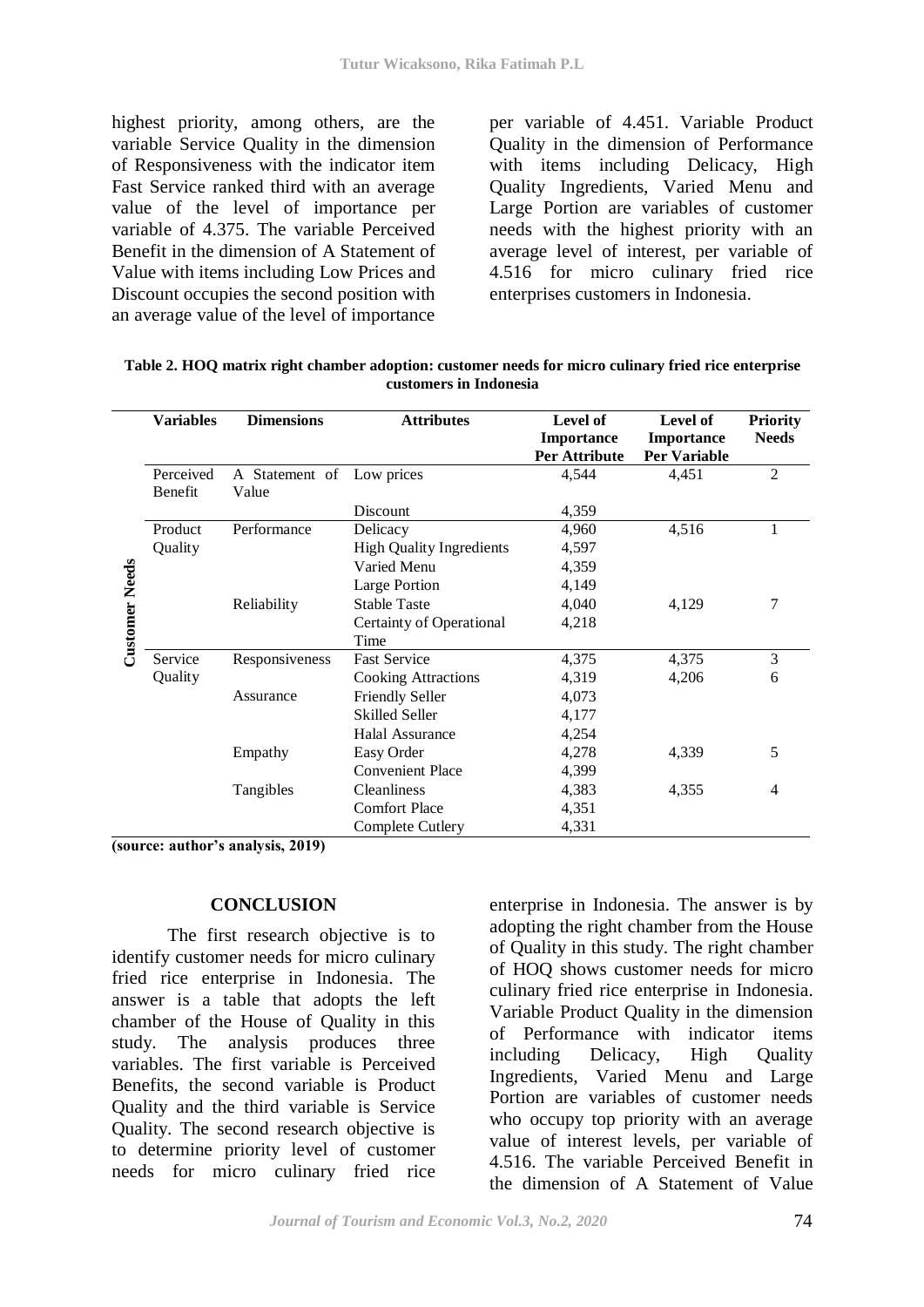with items including Low Prices and Discount ranks second priority with an average value of the level of importance per variable of 4.451. The variable Service Quality in the dimension of Responsiveness with the indicator item Fast Service is ranked third with an average value of the level of importance per variable of 4.375.

# **REFERENCES**

- Akbar, A.T., Pangestuti, E. (2017). Peran Kuliner dalam Meningkatkan Citra Destinasi Pariwisata Taman Nasional Bromo Tengger Semeru. *Jurnal Administrasi Bisnis, 50*(1), 153-159.
- Bps.go.id. (2019). *Keadaan Angkatan Kerja Di Indonesia Februari 2019*. Retrieved 2 February 2019, from [https://www.bps.go.id/publication/20](https://www.bps.go.id/publication/2019/05/31/a96ce41f72e59d5dfb1cad9f/keadaan-angkatan-kerja-di-indonesia-februari-2019.html) [19/05/31/a96ce41f72e59d5dfb1cad9](https://www.bps.go.id/publication/2019/05/31/a96ce41f72e59d5dfb1cad9f/keadaan-angkatan-kerja-di-indonesia-februari-2019.html) [f/keadaan-angkatan-kerja-di](https://www.bps.go.id/publication/2019/05/31/a96ce41f72e59d5dfb1cad9f/keadaan-angkatan-kerja-di-indonesia-februari-2019.html)[indonesia-februari-2019.html.](https://www.bps.go.id/publication/2019/05/31/a96ce41f72e59d5dfb1cad9f/keadaan-angkatan-kerja-di-indonesia-februari-2019.html)
- Bps.go.id. (2019). *Rata-Rata Konsumsi Per Kapita Seminggu Beberapa Macam Bahan Makanan Penting, 2007-2019*. Retrieved 2 February 2019, from https://www.bps.go.id/statictable/20 14/09/08/950/rata-rata-konsumsiper-kapita-seminggu-beberapamacam-bahan-makanan-penting-2007-2019.html
- Booyens, I. (2011). Are small, mediumand micro-sized enterprises engines of innovation? The reality in South Africa. *Science And Public Policy*, *38*(1), 67-78. [https://doi.org/10.1093/scipol/38.1.6](https://doi.org/10.1093/scipol/38.1.67) [7](https://doi.org/10.1093/scipol/38.1.67)
- CNN Indonesia. (2017). *Rendang & Nasi Goreng Dipilih Jadi Makanan Terenak Di Dunia*. CNN Indonesia. Retrieved 3 February 2019, from [https://www.cnnindonesia.com/gaya-](https://www.cnnindonesia.com/gaya-hidup/20170715172743-307-228130/rendang-nasi-goreng-dipilih-jadi-makanan-terenak-di-dunia)

[hidup/20170715172743-307-](https://www.cnnindonesia.com/gaya-hidup/20170715172743-307-228130/rendang-nasi-goreng-dipilih-jadi-makanan-terenak-di-dunia) [228130/rendang-nasi-goreng-dipilih](https://www.cnnindonesia.com/gaya-hidup/20170715172743-307-228130/rendang-nasi-goreng-dipilih-jadi-makanan-terenak-di-dunia)[jadi-makanan-terenak-di-dunia](https://www.cnnindonesia.com/gaya-hidup/20170715172743-307-228130/rendang-nasi-goreng-dipilih-jadi-makanan-terenak-di-dunia) .

- De Pelsmaeker, S., Gellynck, X., Delbaere, C., Declercq, N., & Dewettinck, K. (2015). Consumer-driven product development and improvement combined with sensory analysis: A case-study for European filled chocolates. *Food Quality And Preference*, *41*, 20-29. [https://doi.org/10.1016/j.foodqual.20](https://doi.org/10.1016/j.foodqual.2014.10.009) [14.10.009.](https://doi.org/10.1016/j.foodqual.2014.10.009)
- Fatimah, P., Abdul Aziz, J., Anuar, M., & Nasir, S. (2007). Quality\_Marriage Deployment in determining priority needs for initiating marriage loyalty. *Quality And Quantity*, *43*(3), 401- 416. [https://doi.org/10.1007/s11135-](https://doi.org/10.1007/s11135-007-9115-1) [007-9115-1.](https://doi.org/10.1007/s11135-007-9115-1)
- Heizer, J., & Render, B. (2014). *Operations Management: Sustainability and Supply Chain Management*. 11<sup>th</sup> ed. Essex: Pearson.
- Hurriyati, R. (2020). *Bauran Pemasaran dan Loyalitas Konsumen* (3rd ed.). CV. Alfabeta.
- Lazuardy, M. and Triady, M. S. (2015). *Ekonomi Kreatif: Rencana Pengembangan Kuliner Nasional 2015-2019* [Ebook] (1st ed.). PT. Republik Solusi. Retrieved 6 February 2019, from [https://www.academia.edu/27578681](https://www.academia.edu/27578681/EKONOMI_KREATIF_Rencana_%20Pengembangan_KULINER_Nasional_2015_2019) [/EKONOMI\\_KREATIF\\_Rencana\\_](https://www.academia.edu/27578681/EKONOMI_KREATIF_Rencana_%20Pengembangan_KULINER_Nasional_2015_2019) [Pengembangan\\_KULINER\\_Nasiona](https://www.academia.edu/27578681/EKONOMI_KREATIF_Rencana_%20Pengembangan_KULINER_Nasional_2015_2019) [l\\_2015\\_2019](https://www.academia.edu/27578681/EKONOMI_KREATIF_Rencana_%20Pengembangan_KULINER_Nasional_2015_2019) .
- Lockwood, S. (2013). Micro‐ enterprise:. *Journal Of Integrated Care*, *21*(1), 26-33. [https://doi.org/10.1108/14769011311](https://doi.org/10.1108/14769011311305558) [305558.](https://doi.org/10.1108/14769011311305558)
- Al Mamun, A., & Fazal, S. (2018). Effect of entrepreneurial orientation on competency and micro-enterprise performance. *Asia Pacific Journal*